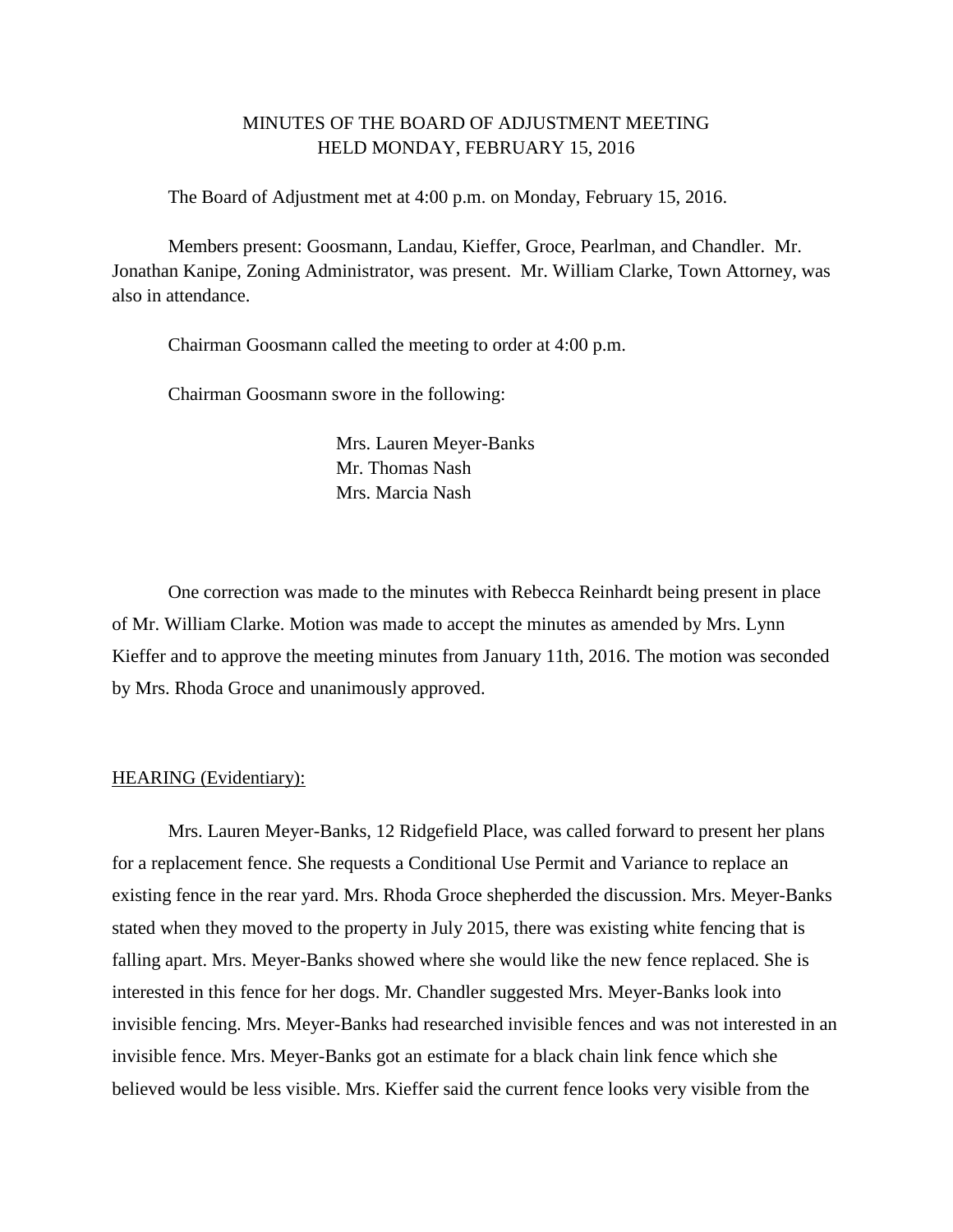road. Some of the fences we have approved in the past have not been visible from the road. Mrs. Groce thought chain link fences were not allowed anymore. Mr. Clarke said you can replace an existing chain link fence with a chain link fence but it would have to be black or green. Mrs. Groce said for this particular fence, it would be very visible. Mrs. Meyer-Banks asked what kind of fencing would be acceptable to put up. Dr. Landau said in general, we do not really like fences in Biltmore Forest. He suggested cutting down the bamboo. Mrs. Meyer-Banks said there would be increased road noise if bamboo was cleared out. Dr. Landau said that Mrs. Meyer-Banks could put something other than chain link all the way to the existing wooden fence so there is no fence within a fence. That would be something you would be replacing an existing fence but not adding more fences. Mrs. Meyer-Banks agreed.

Chairman Goosmann discussed a few options for Mrs. Meyer-Banks and asked if she would like to put the application on hold for the moment and research the type of fence to install or go with the suggestion of something other than chain link all the way to the existing fence. Mr. Goosmann encouraged Mrs. Meyer-Banks to table the item if she was not certain. Mrs. Meyer-Banks said she is ok with this second suggestion. Mr. Kanipe said the permit cannot be issued until the Design Review Board signs off on the fence design anyway.

## DELIBERATION & DETERMINATION

Mr. Pearlman suggested the motion be tabled for 30 days and the new plans are brought back so we can see what it will look like. Chairman Goosmann asked Mrs. Meyer-Banks if she was comfortable with this suggestion. Mrs. Meyer-Banks agreed to table the matter for 30 days until new plans are shown.

#### HEARING (Evidentiary):

Mr. Thomas Nash & Mrs. Marcia Nash were called forward to present plans for 29 Hemlock Road. Mr. Chandler shepherded the discussion. They are requesting a Variance to exceed the maximum roof coverage allowance on the property by 100 square feet to accommodate an apartment over the attached garage. Mrs. Kieffer asked to see drawings of the garage. Drawings were shown and explained to the Board. Mr. Nash said the reason for this is to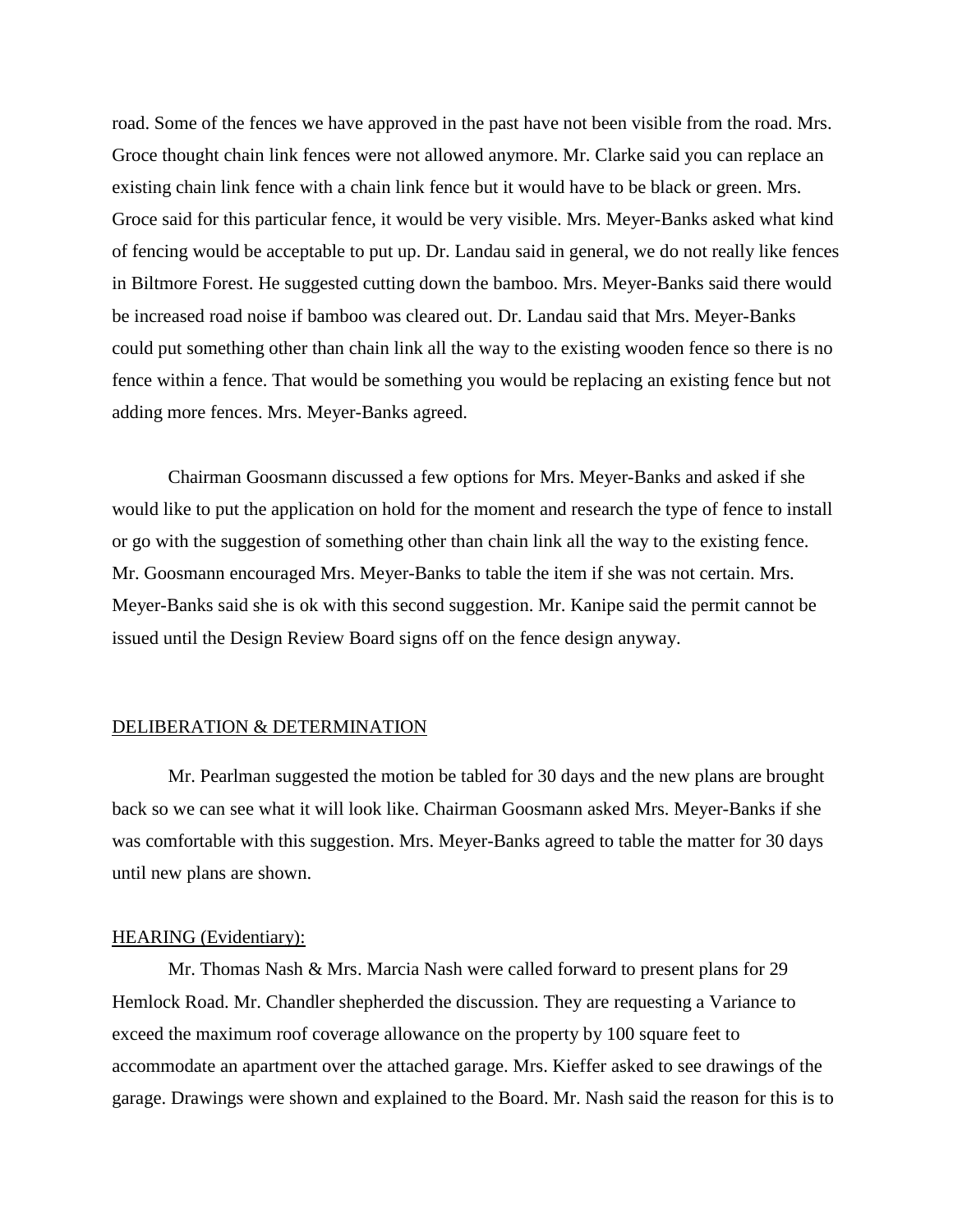provide a place for his elderly parents if they decide to move in with them. Mrs. Kieffer asked whether an elevator would work instead of the stairs, and whether this would take up less room than the stairs. Mr. Pearlman said he didn't think Mr. & Mrs. Nash's request was unreasonable given the circumstances. Chairman Goosmann agreed and said he wanted to make sure we visited this thought process of the hardship and how and when it came about. Chairman Goosmann also asked if Mr. Kanipe could recap this.

Chairman Goosmann also added that it is very rare for us to go over the maximum roof coverage on new construction. If it has happened, it has been a minimal amount. Mr. Kanipe said about 3-5 percent of the lot itself, generally. The two that he remembered 414 Vanderbilt and 124 Stuyvesant and those were existing homes and existing lots. Mr. Kanipe was unsure about exceeding maximum amounts for new construction. Chairman Goosmann indicated that this came up as an issue after the Nash's had already broke ground on this project. Mr. Nash agreed and said yes, the ground has already been graded. Mrs. Kieffer referenced the earlier applications and that the Nash's had worked hard to minimize the square footage on this project. Chairman Goosmann said this should not have any impact on the community as a whole since this is such a minuscule amount. Mr. Chandler said from what he understood it appears to be the same as it was. Chairman Goosmann asked if there were any further comments about the facts recited.

#### DELIBERATION & DETERMINATION

Mr. Chandler summarized the facts and requests for a variance. Mr. Thomas Nash and Mrs. Marcia Nash of 29 Hemlock Road are requesting a variance to exceed the maximum roof coverage allowed by 100 square feet. This is 1.64 percent over their maximum roof allowance. Due to circumstances that have happened after they already started construction, there is a need to have a garage apartment to help care for parents and relatives that may need assistance. With that information, they would need to be 100 square feet over the roof coverage, there is a hardship involved in doing that. There would not be any difference to neighbors in the community except for maybe an additional two feet that be seen from the road.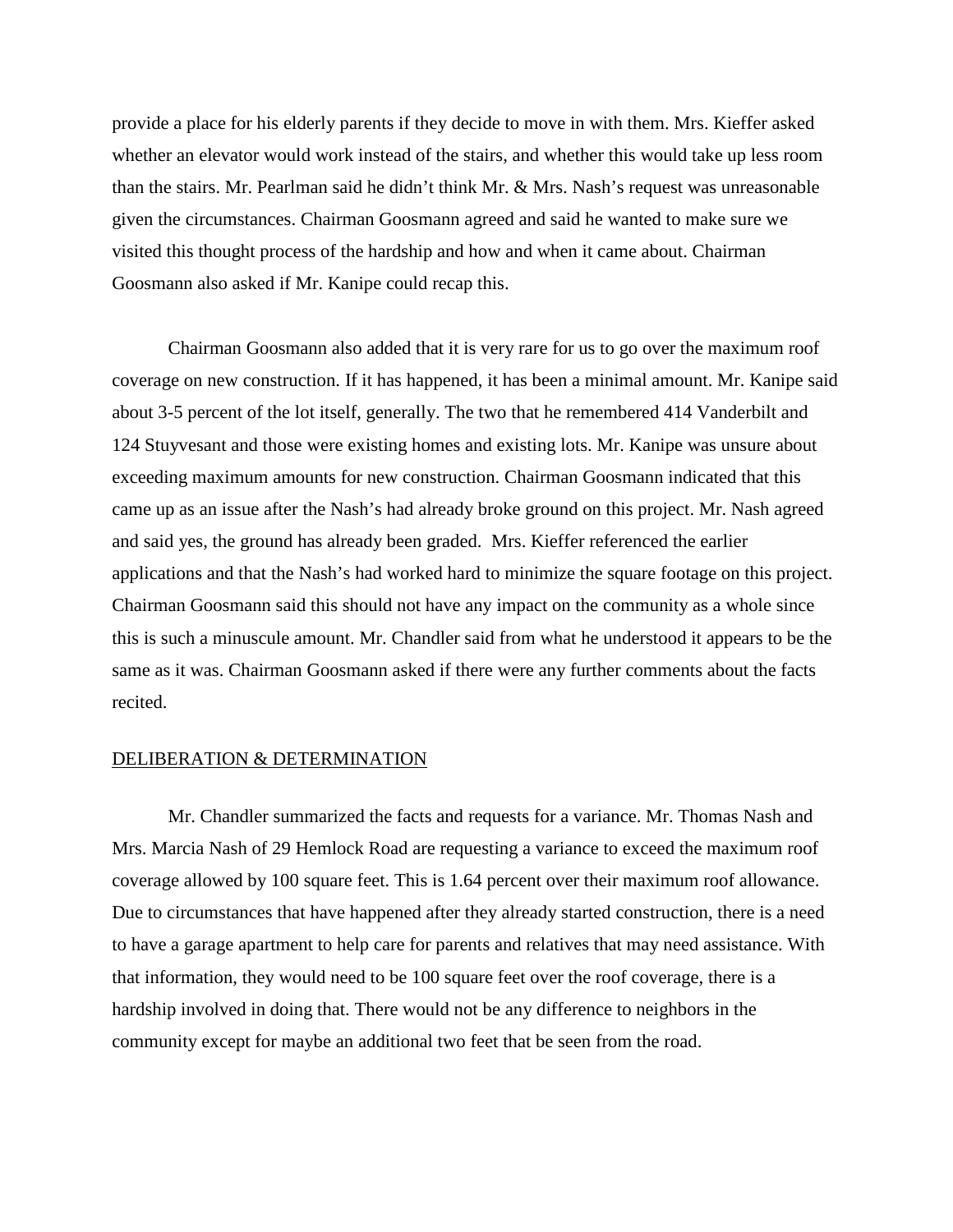Chairman Goosmann asked for a motion. Mrs. Lynn Kieffer made a motion to approve the variance as requested be granted to Thomas and Marcia Nash of 29 Hemlock Road for an apartment over the garage and that the facts and findings recited by Robert Chandler and his summation be accepted as findings of fact to support the grant. The Board has inspected the site and no neighboring property owner has objected.

Further, Mrs. Kieffer moved that the Board find that granting this variance, further based upon the foregoing findings of fact, satisfied the applicable Sections of 1005.04 and paragraphs one through four, and would not be contrary to the public interest where, owing to special conditions, a literal enforcement of the provisions of this ordinance would, in this case, result in a practical difficulty or unnecessary hardship. She further moved the Board to find that the spirit of the ordinance would be observed, public safety and welfare secured and substantial justice done. The applicant has been informed that he/she is to report to the Zoning Administrator within seven (7) days of completion of the project in order that the Zoning Administrator can determine that the project has been completed in accordance with plans submitted to the Town.

Mrs. Rhoda Groce seconded the motion and Chairman Goosmann asked if there was any further discussion. Chairman Goosmann also clarified that the reason for this was to install the HVAC and internal stairs are the cause for increase of the size to the structure. Mr. Nash agreed. Chairman Goosmann stated the facts as amended are what we would be voting on. The project was approved unanimously.

Chairman Goosmann appreciated the opportunity to discuss fences and roof coverage with the Board members. These two are difficult matters for the Board to discuss. Mr. Clarke said we increased the roof coverage 5 percent three years ago and perhaps we should consider whether to increase that once more. Chairman Goosmann said maybe just a modest increase. If we come within 1-5 percent, which has been brought to us on a couple of different occasions, maybe it would be worthwhile to consider a slight increase on roof coverage that might decrease some of the activity that comes here. Chairman Goosmann thanked Mr. Clarke and Mr. Kanipe for their efforts on this matter.